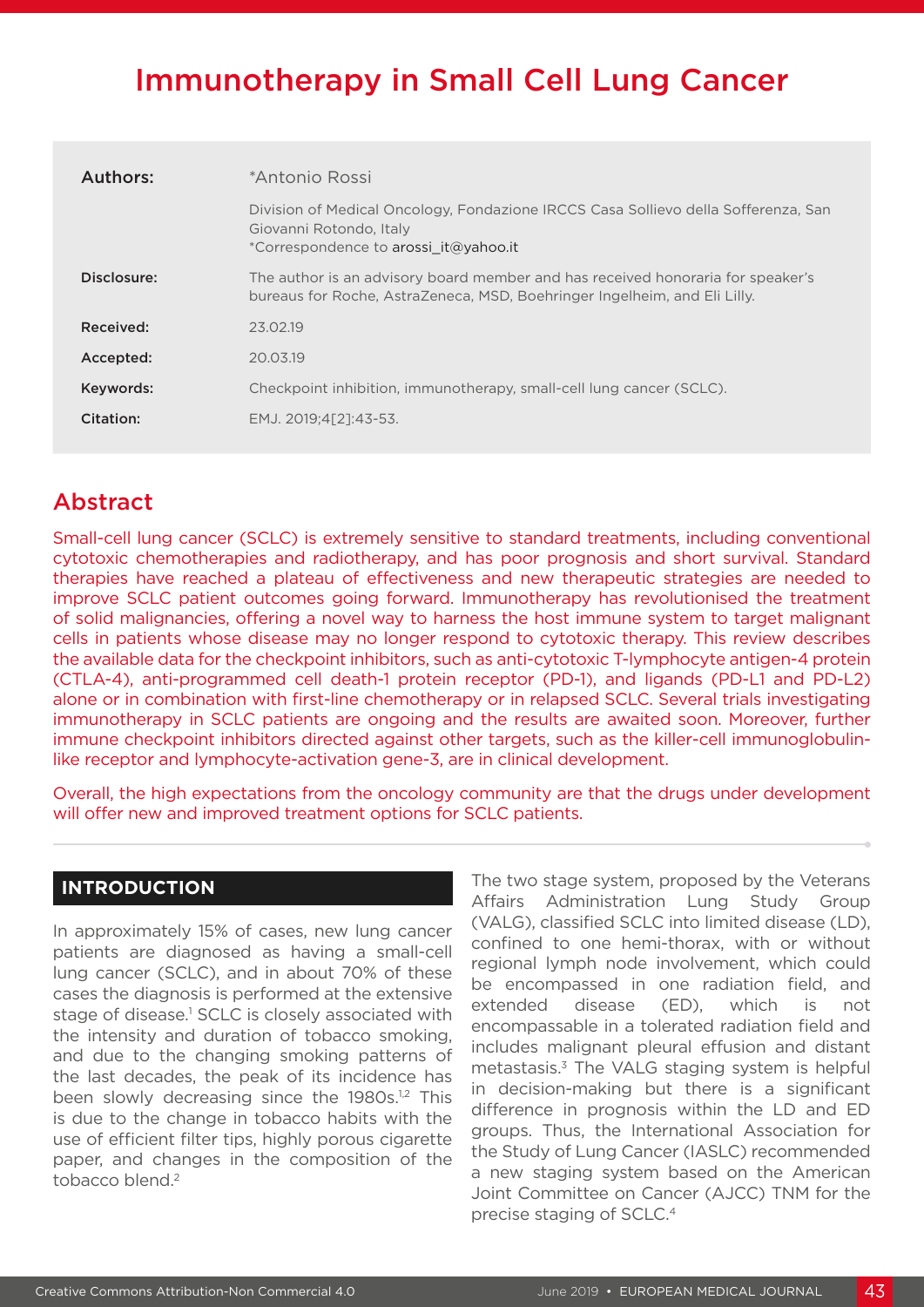The multimodality approach is the standardof-care for LD-SCLC patients with concurrent chemotherapy, platinum plus etoposide regimen, and thoracic radiotherapy. This approach should be offered to all patients with a good performance status and adequate organ function.5 Sequential chemoradiotherapy should be considered for LD-SCLC patients who are not fit for concurrent chemoradiotherapy. Prophylactic cranial irradiation should be considered for LD-SCLC patients who achieve disease control after induction chemoradiotherapy.6 The median overall survival (OS) of LD-SCLC patients is about 15–20 months with 2 and 5-year survival rates of 20–40% and 10–20% respectively.7

The standard first-line treatment for ED-SCLC patients is 4–6 cycles of mainly platinum plus etoposide regimen, followed by active surveillance. Prophylactic cranial irradiation could also be considered for ED-SCLC patients who achieve disease control after induction chemotherapy.6 Median OS for ED-SCLC is about 8–13 months, with 2 and 5-year survival rates of approximately 5% and 1–2%, respectively.7

Overall, despite the fact that SCLC is extremely sensitive to standard therapies, including conventional cytotoxic chemotherapies and radiotherapy, it has poor prognosis and short OS. In fact, SCLC is a very aggressive disease, characterised by a rapid doubling time, high growth fraction, paraneoplastic syndromes, and the early development of widespread metastases, with most of these relapsing within 1 year with an OS <6 months.<sup>1</sup> Patients treated with a firstline platinum-based regimen at relapse can be empirically divided into 'refractory', i.e., those who progress during first-line treatment; 'resistant', i.e., those who show initial response to treatment but progress within 3 months of completing treatment; and 'sensitive', i.e., patients who have a relapse-free interval of at least 3 months from completion of treatment.8 The objective response rate (ORR) of second-line therapy ranges from 10–25% for resistant and sensitive disease, respectively, with topotecan being the only globally approved agent in this setting.9

Considering this scenario and to improve outcomes for SCLC patients, new approaches, in particular the potential role of immunotherapy, are under investigation with interesting preliminary results already available. Research in the field of oncology has seen an increase in our ability to harness the host immune system to target malignant cells in a more sophisticated and effective way. This review will focus on the existing data for immunotherapy in SCLC, including immune checkpoint inhibition and exploring correlated emerging biomarkers.

# **IMMUNOTHERAPY: GENERAL CONSIDERATIONS**

Immunotherapy in the management of cancers aims to stimulate immune responses to inhibit the tumour from escaping immune surveillance. To date, two main checkpoints have already been well characterised, including the cytotoxic T-lymphocyte antigen-4 protein (CTLA-4) and programmed cell death-1 protein receptor (PD-1) and ligand (PD-L1 and PD-L2) pathways.

CTLA-4 is a critical negative molecule in the checkpoint pathway that plays an important role in regulating the early activation and proliferation of the T-cell activity peripherally in lymph tissue.<sup>10</sup> Two antibodies targeting the CTLA-4 receptor are being investigated in patients with SCLC: ipilimumab and tremelimumab.<sup>11</sup>

PD-1, also expressed by activated T-cells, engages with PD-L1 and PD-L2 ligands, defining a checkpoint pathway involved in suppressing autoimmunity during T-cell activation, allowing for the immune tolerance of PD-L1 expressed cells at the site of the tumour.10 Among the anti-PD-1 inhibitors, two monoclonal antibodies are in advanced stages of clinical development for SCLC: nivolumab and pembrolizumab. Among anti-PD-L1 inhibitors, another two monoclonal antibodies are in late clinical trials investigation for SCLC: atezolizumab and durvalumab.<sup>11</sup>

Taking this into account, SCLC is associated with a high non-synchronous mutation burden, a characteristic typically consistent with other cancers exhibiting an excellent anti-tumour response to checkpoint inhibition. This provides a strong rationale for the development of immunotherapy studies in SCLC.<sup>12</sup>

Although many cancer patients respond well to immune checkpoint blockade and show an improved OS, there are still patients who do not benefit from immunotherapy. Hence, patient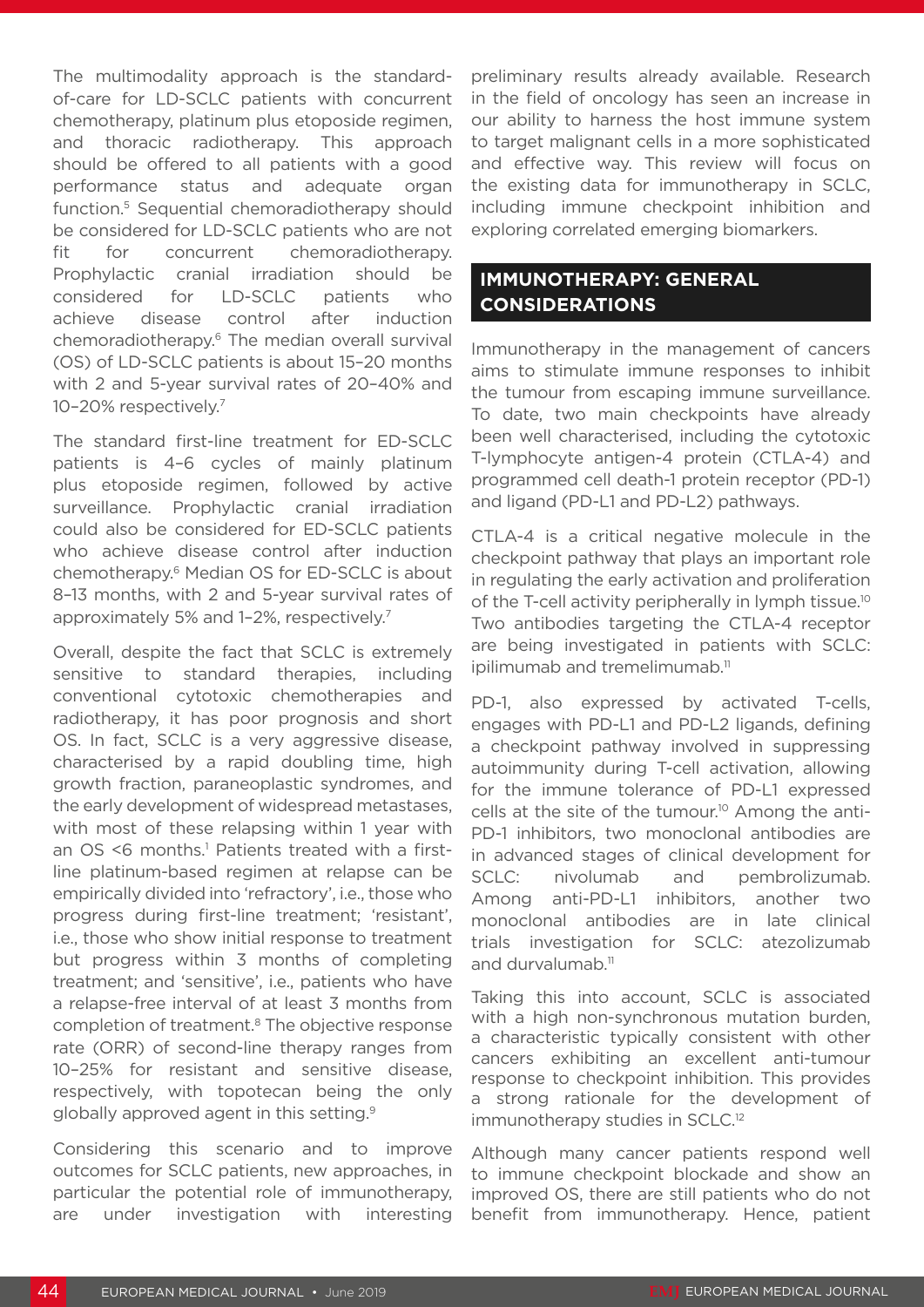selection is a goal to pursue steadily to optimise immunotherapy outcomes.

PD-L1 expression as a biomarker to select patients who could greatly benefit from immunotherapy has been investigated in several solid tumour types, especially in non-small cell lung cancer, even if some patients who are PD-L1-negative based on immunohistochemistry responded to treatment.<sup>13</sup> However, while pembrolizumab was approved for the treatment of advanced non-small cell lung cancer patients based on PD-L1 expression (>50% for first-line therapy and >1% for second-line treatment), nivolumab and atezolizumab were licensed for second-line therapy regardless of PD-L1 expression.14 PD-L1 expression is also influenced by a dynamic tumour microenvironment and should be considered as a surrogate of a very complex system. For this reason, the identification of further biomarkers for patient selection, such as the non-synonymous mutation burden, molecular smoking signature, mismatchrepair deficiency of tumours, tumour infiltrating lymphocytes, IFN-γ expression, and intrinsic driver mutations, is necessary to optimise checkpoint inhibition results.15,16

#### **FIRST-LINE TREATMENT**

A Phase II randomised trial with three arms investigated carboplatin/paclitaxel regimen plus placebo for 6 cycles; same regimen plus concurrent ipilimumab (10 mg/kg, every 3 weeks), a human IgG1 monoclonal antibody anti-CTLA-4, administered with the first 4 cycles of chemotherapy; or chemotherapy plus 'phased' ipilimumab administered with the last 4 cycles of treatment. These regimens were followed by maintenance ipilimumab or placebo every 12 weeks. A total of 130 patients with ED-SCLC were enrolled. The trial's endpoints included progression-free survival (PFS), immunerelated PFS, ORR, immune-related ORR, OS, and safety. The phased schedule of ipilimumab showed better results than the concurrent one and the control arm with grade  $\geq$ 3 immunorelated toxicities of 17%, 21%, and 9% for phased ipilimumab, concurrent ipilimumab, and control group, respectively.17

Based on this Phase II randomised trial, phased ipilimumab was investigated in the following

Phase III study.<sup>18</sup> In this trial, 1,132 patients were assigned to a platinum/etoposide regimen for 4–6 cycles plus phased ipilimumab 10 mg/kg or placebo every 3 weeks followed by a maintenance phase of ipilimumab 10 mg/kg or placebo every 12 weeks until progression. The primary endpoint was OS, and there was no difference between the chemotherapy/ipilimumab versus the chemotherapy/placebo arms. No subgroups demonstrated greater benefit with the addition of ipilimumab versus chemotherapy alone. Grade  $\geq$ 3 toxicity was higher in the chemotherapy/ipilimumab arm compared to the control group.<sup>18</sup>

A Phase II study evaluated phased ipilimumab in combination with a carboplatin/etoposide regimen followed by maintenance ipilimumab every 12 weeks until progression in 42 ED-SCLC patients, of whom 39 were evaluable for safety and 38 for efficacy.<sup>19</sup> The primary endpoint was 1-year PFS. In this single-arm study, the evaluation of autoantibody serum levels was planned and correlated with clinical outcomes. Detection of autoantibodies was performed at baseline and during follow-up if clinically indicated and comprised SRY-box 2, anti-human, purkinje cell cytoplasmic antibody type 1, voltagegated calcium channel antibody, anti-voltage gated potassium channel antibody, anti-nuclear antibody, antineutrophil cytoplasmic antibody, thyroid peroxidase, rheumatoid factors, and antimuscle antibodies. The 1-year PFS was 15.8%, with five deaths related to ipilimumab. Positivity of an autoimmune profile at baseline was associated with improved outcomes and severe neurological toxicity.

Overall, the lack of benefit from ipilimumab addition to chemotherapy in ED-SCLC might be partially explained by the potential mechanism of chemotherapy-induced immunosuppression, which limits T-cell proliferation, or low T-cell activation within the tumour microenvironment. The treatment benefit correlated to autoantibody analysis; however, as this has been based on a limited number of patients, it should be further investigated.

On the other hand, PD-1 inhibitors targeting tumour-infiltrating lymphocytes, in respect to the anti-tumour activity of CTL-4 inhibitors, act through nonredundant pathways.10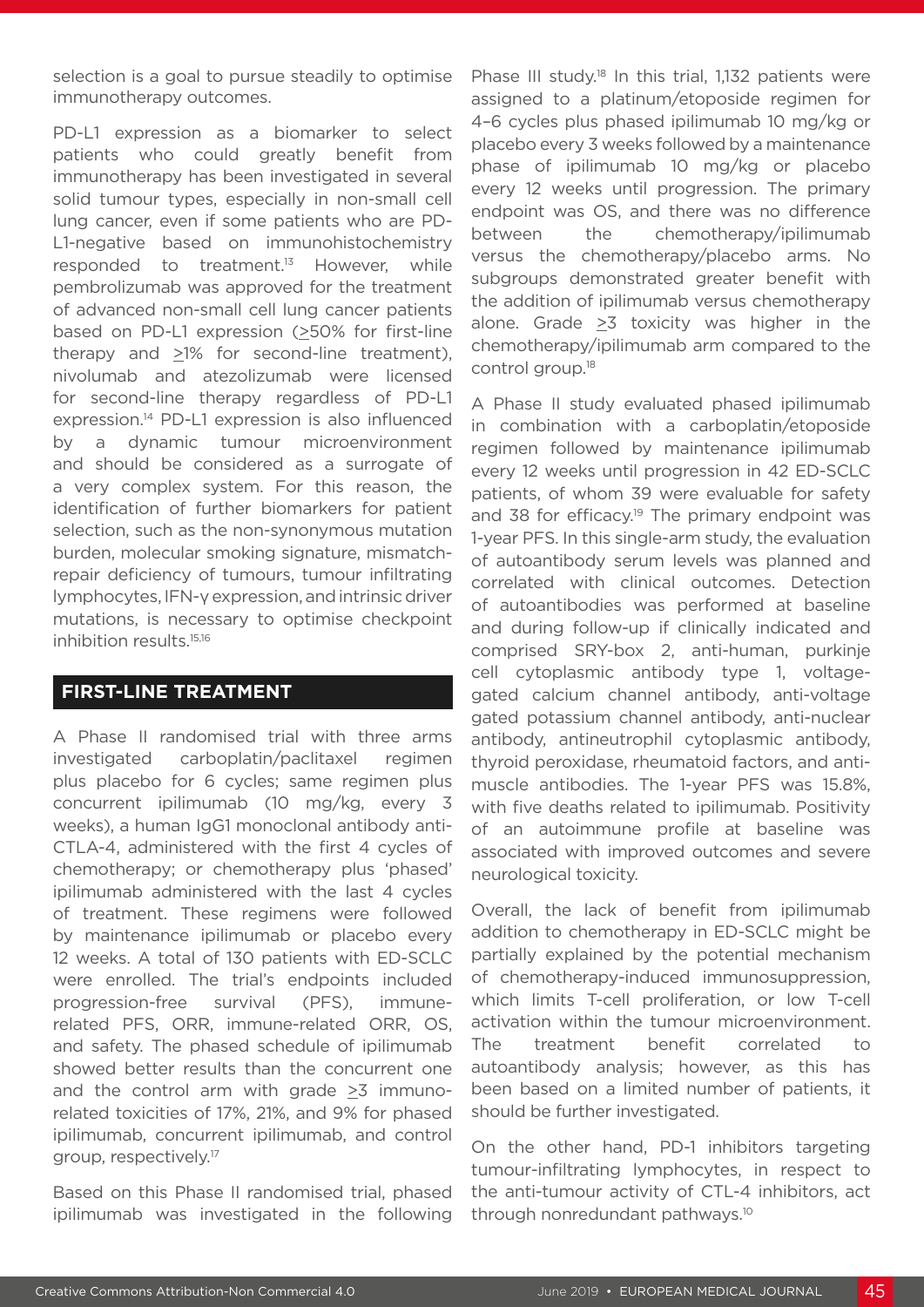Atezolizumab, a fully humanised, engineered monoclonal antibody of IgG1 isotype anti-PD-L1, was investigated in combination with chemotherapy. The IMpower-133 study was a Phase I/III randomised, double-blind, placebocontrolled trial in which 403 ED-SCLC patients were randomised to receive carboplatin/ etoposide plus atezolizumab, at the flat dose of 1,200 mg, or placebo for 4 courses recycled every 3 weeks, followed by maintenance atezolizumab or matched placebo until progression or inacceptable toxicity. Co-primary endpoints were PFS and OS. The median OS was 12.3 months in the atezolizumab group and 10.3 months in the placebo group while the median PFS was 5.2 and 4.3 months, respectively. Atezolizumab did not increase the toxicity related to chemotherapy adding immune-related adverse events which were consistent with the previously reported safety profile of the drug.20 Table 1 summarises the main results of first-line immunotherapy trials.

Considering the results of the IMpower-133 trial, the addition of atezolizumab plus carboplatin/etoposide can be considered as a new potential standard-of-care for first-line therapy of ED-SCLC. However, the results of other ongoing trials with the same study design are awaited and may help in defining whether immunotherapy plus chemotherapy is appropriately transferable to all ED-SCLC patients in daily clinical practice.

#### STRATEGIC MAINTENANCE APPROACH

To date and in this setting, the results of only one trial are currently available. A Phase II study investigated pembrolizumab, administered at the flat dose of 200 mg every 3 weeks as maintenance therapy. A total of 45 unselected ED-SCLC patients who did not progress to firstline therapy were enrolled. The primary endpoint was PFS, which was 1.4 months with a 1-year PFS of 13.0%. The median OS was 9.6 months with a 1-year OS of 37.0%. The ORR was 8.9%. Tumour tissue, available for 20 patients, was assessed for PD-L1 expression both in the tumour cells and in the surrounding stroma.

| Author                     | Phase of<br>study | <b>Treatment</b> | No. pts | <b>ORR (%)</b> | <b>PFS</b><br>(months) | OS (months) | Grade $\geq 3$<br>toxicity (%) |
|----------------------------|-------------------|------------------|---------|----------------|------------------------|-------------|--------------------------------|
| Reck et al., <sup>17</sup> | $\mathsf{IIR}$    | PCb+PLB          | 45      | 49.0           | 5.2                    | 10.5        | 9.0                            |
| 2013                       |                   | VS               |         |                |                        |             |                                |
|                            |                   | PCb+C-I          | 43      | 32.0           | 3.0                    | 9.1         | 21.0                           |
|                            |                   | VS               |         |                |                        |             |                                |
|                            |                   | $PCb+P-I$        | 42      | 57.0           | 5.2                    | 12.5        | 19.0                           |
| Reck et al., <sup>18</sup> | $\vert\vert\vert$ | CE+PLB           | 476     | 62.0           | 4.4                    | 10.9        | 44.0                           |
| 2016                       |                   | VS               |         |                |                        |             |                                |
|                            |                   | $CE+P-1$         | 478     | 62.0           | 4.6                    | 11.0        | 48.0                           |
| Arriola et                 | $\vert\vert$      | $CbE+P-1$        | 39      | 72.4           | 6.9                    | 17.0        | 89.7                           |
| al., <sup>19</sup> 2016    |                   |                  |         |                |                        |             |                                |
| Horn et al., <sup>20</sup> | $\mathbf{III}$    | CbE+PLB          | 202     | 64.4           | 4.3                    | 10.3        | 57.6                           |
| 2018                       |                   | VS               |         |                |                        |             |                                |
|                            |                   | $CbE+A$          | 201     | 60.2           | 5.2                    | 12.3        | 58.1                           |

Table 1: Results of the main first-line immunotherapy trials in ED-SCLC.

A: atezolizumab; CbE: carboplatin plus etoposide; CE: cisplatin plus etoposide; C-I: concurrent ipilimumab; ED-SCLC: extensive disease small cell lung cancer; IIR: Phase II randomised; ORR: objective response rate; OS: overall survival; PCb: paclitaxel plus carboplatin; PFS: progression-free survival; P-I: phased ipilimumab; PLB: placebo; Pts: patients.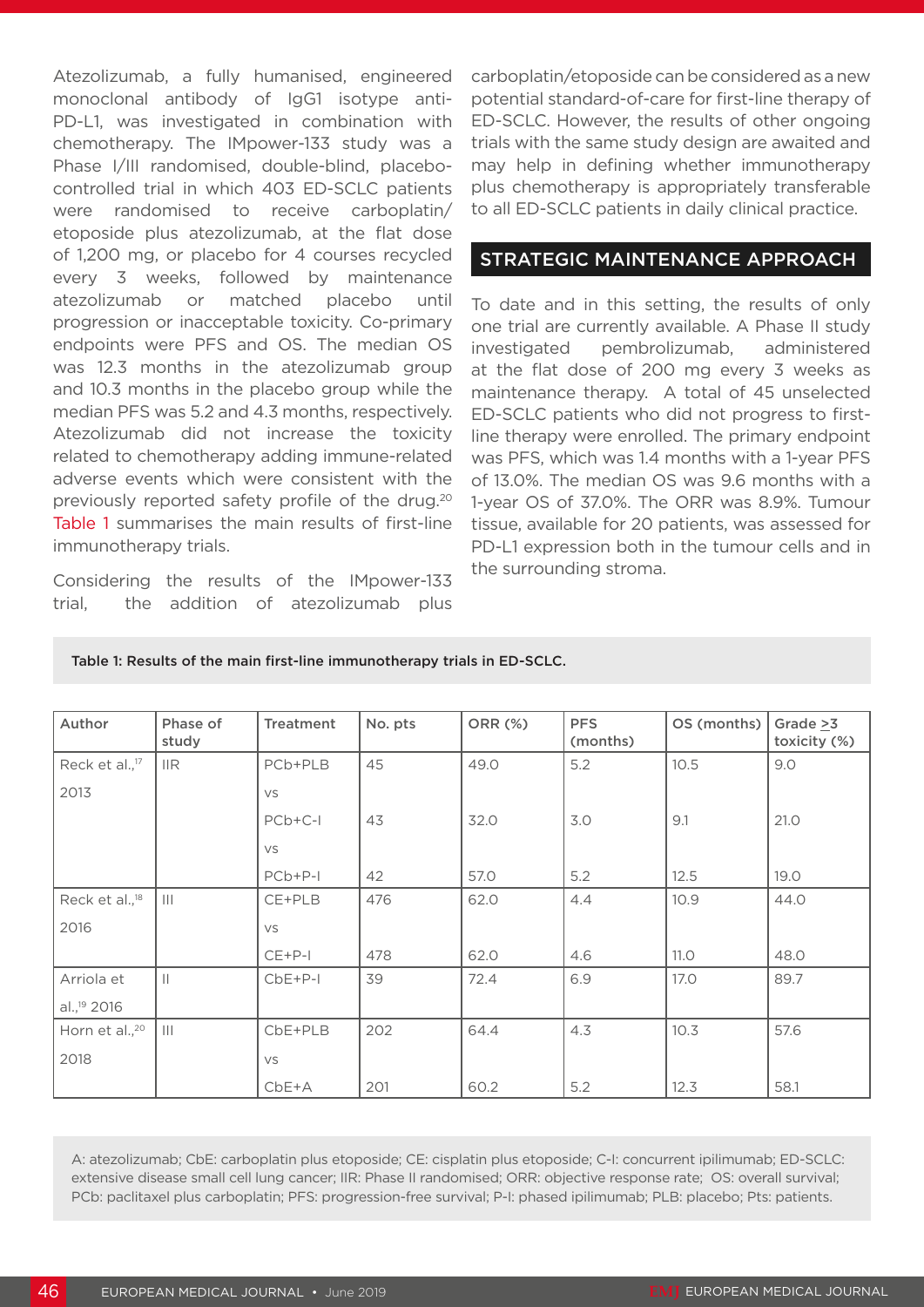A sample was considered adequate for PD-L1 assessment only if there were at least 50 viable tumour cells or 5 viable tumour cells with PD-L1 staining. The stromal interface was considered positive for PD-L1 if a lichenoid pattern of PD-L1 membrane-stained cells surrounding the tumour nests was identified at low power. The median PFS in the eight patients with tumours positive for expression of PD-L1 at the stromal interface was 6.5 months compared with 1.3 months in 12 patients with tumours negative. Serious adverse events included two patients with acute coronary syndrome. The only Grade 3 toxicity that occurred was hyponatraemia in four patients.21

The results reported by pembrolizumab in the small group of patients with tumours positive for expression of PD-L1 at the stromal interface could be used as hypotheses generating in selecting patients who could benefit from this strategic approach. However, the maintenance strategy is still being investigated by other ongoing trials.

### SECOND AND LATER-LINE TREATMENT

KEYNOTE-028, a multicohort Phase Ib study, investigated pembrolizumab at the dose of 10 mg/kg, every 2 weeks, for ≥2 years or until progression or intolerable toxicity in 24 patients with PD-L1 expressing (≥1%) ED-SCLC after progression on platinum based chemotherapy, in second or third-line treatment. PD-L1 positivity was defined, with the availability of at least 50 viable neoplastic cells, by membranous PD-L1 expression (>1%) of tumour and associated inflammatory cells or positive staining in stroma. Pembrolizumab showed an ORR of 37.5% with a median PFS and OS of 1.9 and 9.7 months, respectively. Treatment related toxicity was reported in 66.7% of cases with Grade 3–5 adverse events in 8.3% of patients.22

CheckMate-032 is a Phase I/II study evaluating nivolumab as a single agent or in combination with ipilimumab in pre-treated SCLC.<sup>23-25</sup> Patients were randomised to receive nivolumab 3 mg/kg every 2 weeks or nivolumab + ipilimumab  $(1 \text{ mg/kg} + 3 \text{ mg/kg})$  or  $[3 \text{ mg/kg} + 1 \text{mg/kg}]$ every 3 weeks for 4 cycles, then nivolumab 3 mg/kg every 2 weeks). The primary endpoint was the ORR which, in the intention-to-treat population of 216 patients, was higher in the combination arms versus nivolumab alone (23% [nivolumab 1/ipilimumab 3], 19% [nivolumab 3/ ipilimumab 1], and 10%, respectively), and this was observed regardless of PD-L1 expression. Tumour PD-L1 expression was categorised as positive when staining of tumour-cell membranes (at any intensity) was observed at prespecified expression levels (≥1% or ≥5% of tumour cells in a section that included ≥100 evaluable tumour cells). Median PFS was 2.6 months in the nivolumab 1/ipilimumab 3 arm and 1.4 months in both the nivolumab alone and nivolumab 3/ipilimumab 1 cohorts. Median OS was 7.7 months (nivolumab 1/ipilimumab 3), 6.0 months (nivolumab 3/ipilimumab 1), and 4.4 months (nivolumab alone). A higher rate of any grade treatment related toxicity was observed in the combination arms (74–80% and 58%; Grade  $3-4$ :  $18-30\%$  and  $13\%$ , respectively).<sup>23</sup> The CheckMate-032 trial also included a Phase II randomised part comparing nivolumab 3 mg/ kg versus nivolumab 1 mg/kg plus ipilimumab 3 mg/kg. In the combination and nivolumab arms the ORR was 25% and 11% with a median OS of 7.9 and 4.1 months, respectively. The safety was consistent with previously reported results.24

The results of the subgroup of 109 SCLC patients enrolled in the CheckMate-032 study in third or later-line nivolumab monotherapy 3 mg/ kg every 2 weeks, until disease progression or unacceptable toxicity were also reported. The ORR was 11.9% with a median duration of response of 17.9 months. The 6-month PFS was 17.2% with a 12-month and 18-month OS of 28.3% and 20.0%, respectively. Grade  $\geq 3$  toxicities occurred in 11.9% of patients and 3 patients (2.8%) discontinued the therapy due to treatment-related adverse events.25

Based on these results the U.S. Food and Drug Administration (FDA) granted accelerated approval to nivolumab, at the flat dose of 240 mg every 2 weeks, for patients with SCLC progressed after platinum-based chemotherapy and at least one other line of therapy.26

Potential biomarkers of interest in predicting response to checkpoint blockade in SCLC include tumour mutational burden (TMB) and PD-L1 expression. The whole exome sequencing of 211 SCLC patients from the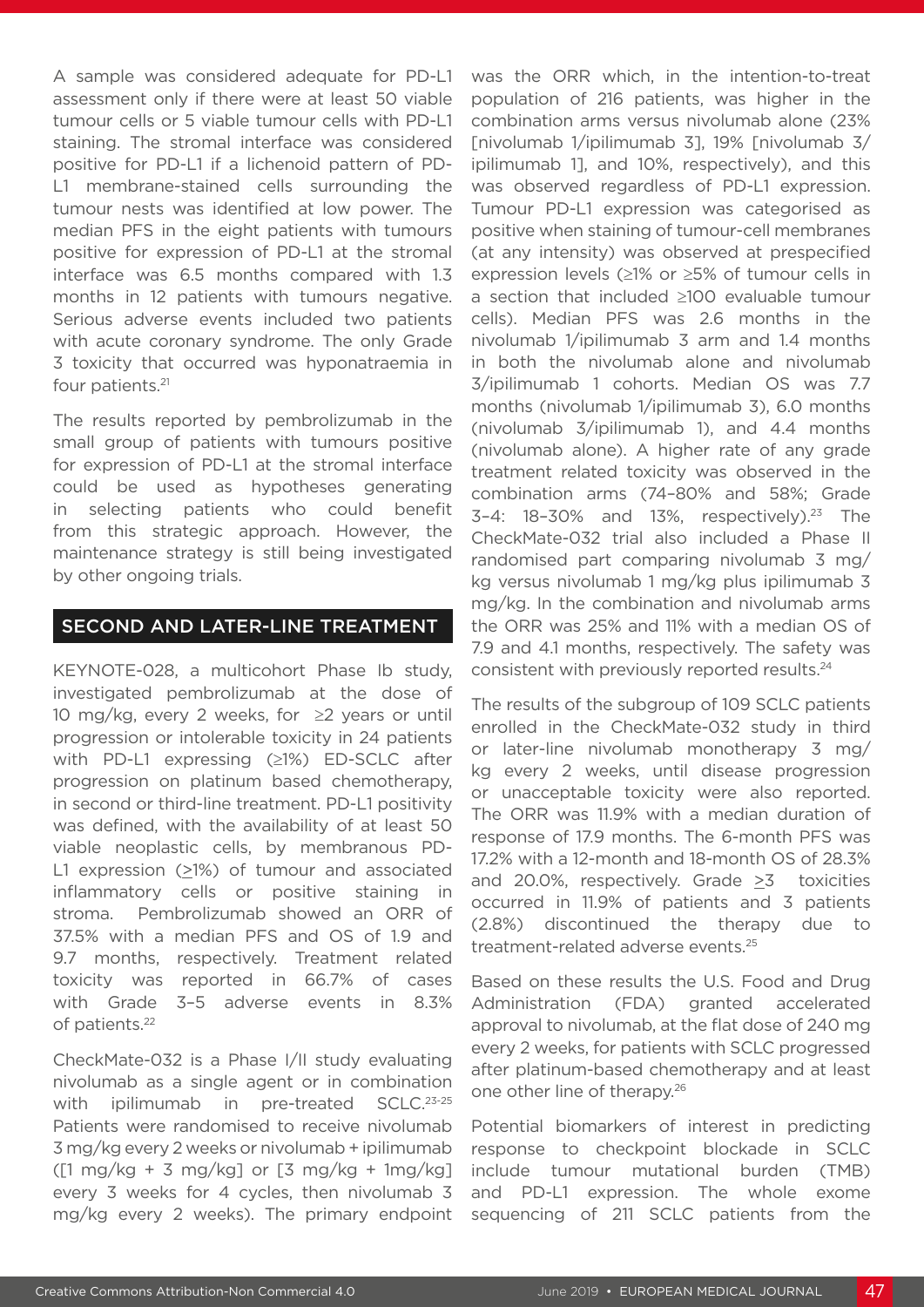nonrandomised or randomised cohorts of CheckMate-032 was used to evaluate the impact of TMB on efficacy of nivolumab alone or combined with ipilimumab.27 Patients were stratified into low TMB (0–<143 mutations), medium (143–247 mutations), and high (>248 mutations). Within both the nivolumab alone and combined with ipilimumab treatment groups, ORR was higher in patients with high TMB (21.3% and 46.2%) than in those with low (4.8% and 22.2%) or medium (6.8% and 16.0%) TMB. The 1-year PFS was higher in the high TMB group (21.2% and 30.0% for nivolumab monotherapy and nivolumab plus ipilimumab, respectively) compared with the low (not calculable and 6.2%) or medium (3.1% and 8.0%) TMB groups. The 1-year OS was higher in the high TMB group (35.2% and 62.4% for nivolumab monotherapy and nivolumab plus ipilimumab, respectively) than in the low (22.1% and 23.4%) or medium (26.0% and 19.6%) TMB groups. This exploratory data suggested that the high TMB tertile could be considered a predictor of activity, particularly for the combination of nivolumab plus ipilimumab rather than more generally prognostic in patients with SCLC.

Preliminary results from other ongoing trials showed a low activity of immunotherapeutics despite durable clinical activity in certain patients, which needs to be well defined.<sup>28-30</sup> Considering all these results together, the role of further line checkpoint inhibitors becomes much less positive, but the results of the ongoing trials should clarify this.

PD-L1 expression was found in SCLC to range from 0–80%.31-34 This high discrepancy between the several case series might be explained by several reasons, such as the different scoring methods, different antibodies, different immunoreactivity in formalin-fixed, paraffinembedded tissues, delayed or prolonged or inadequate fixation, inadequate fixatives, or pathological interpretive/analytical factors.34

Results from clinical trials investigating immune checkpoint blockade in second and later-line treatment in SCLC patients are summarised in Table 2.

A press release announced that the CheckMate-331 study did not meet its primary endpoint. The CheckMate-331 was a Phase III randomised open-label study comparing nivolumab versus topotecan or amrubicin in SCLC patients who failed first-line platinum-based chemotherapy. The primary endpoint was OS and was not met, with the secondary endpoints being PFS and ORR.<sup>35</sup> The final results will be presented in the forthcoming months.

|  | Table 2: Results of the main second or later-line immunotherapy trials in SCLC. |
|--|---------------------------------------------------------------------------------|
|--|---------------------------------------------------------------------------------|

| Author                                 | Phase of study | Treatment                                   | No. pts        | <b>ORR</b><br>$(\%)$ | <b>PFS</b><br>(months)   | <b>OS</b><br>(months)    | Grade $\geq$ 3 toxicity<br>$(\%)$ |
|----------------------------------------|----------------|---------------------------------------------|----------------|----------------------|--------------------------|--------------------------|-----------------------------------|
| Ott et al., <sup>22</sup><br>2017      | $lb*$          | Pembrolizumab                               | 24             | 33.3                 | 1.9                      | 9.7                      | 33.3                              |
| Antonia et<br>al., <sup>23</sup> 2016  | 1/11           | Nivolumab 3<br>mg/kg                        | 98             | 10.0                 | 1.4                      | 4.4                      | 13.0                              |
|                                        |                | Nivolumab 1 mg/<br>$kg + 11 \,\text{mg/kg}$ | $\overline{3}$ | 33.0                 | $\overline{\phantom{a}}$ | $\overline{\phantom{a}}$ | O.O                               |
|                                        |                | Nivolumab 1 mg/<br>$kg + 13 mg/kg$          | 61             | 23.0                 | 2.6                      | 7.7                      | 30.0                              |
|                                        |                | Nivolumab 3 mg/<br>$kg + 11 \,\text{mg/kg}$ | 54             | 19.0                 | 1.4                      | 6.0                      | 19.0                              |
| Hellmann et<br>al., <sup>24</sup> 2017 | $\mathsf{IIR}$ | Nivolumab 3<br>mg/kg                        | 98             | 11.0                 | NR.                      | 4.1                      | 14.0                              |
|                                        |                | VS                                          |                |                      |                          |                          |                                   |
|                                        |                | Nivolumab 1 mg/<br>$kg + 13 mg/kg$          | 61             | 25.0                 | NR.                      | 7.9                      | 33.0                              |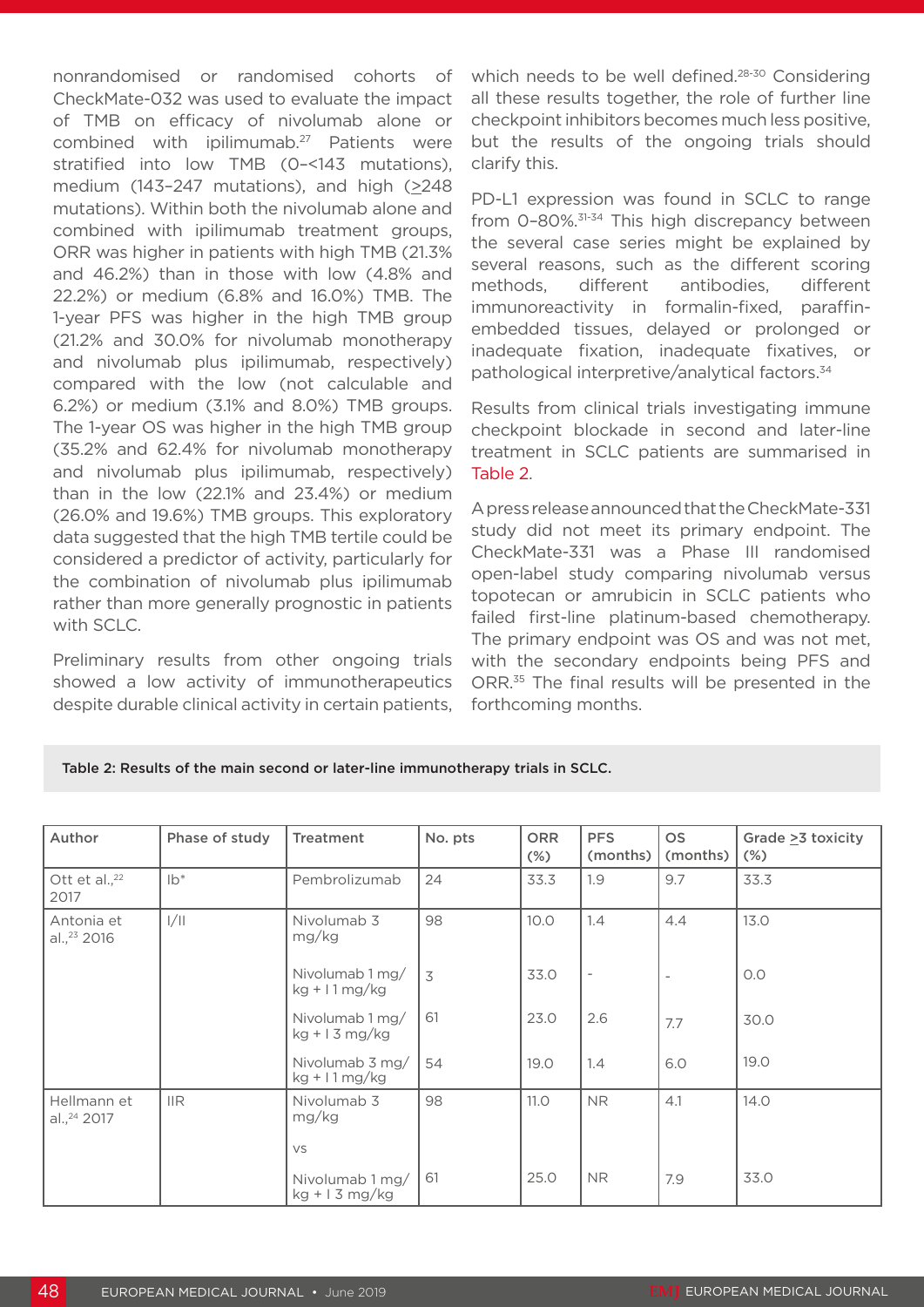| Author                                | Phase of study | <b>Treatment</b>     | No. pts                 | <b>ORR</b><br>$(\%)$ | <b>PFS</b><br>(months) | <b>OS</b><br>(months) | Grade $\geq 3$ toxicity<br>$(\%)$ |
|---------------------------------------|----------------|----------------------|-------------------------|----------------------|------------------------|-----------------------|-----------------------------------|
| Ready et al., <sup>25</sup><br>2018   | $\mathbf{  }$  | Nivolumab 3<br>mg/kg | 109                     | 11.9                 | 1.4                    | 5.6                   | 11.9                              |
| Hellman et<br>al., <sup>27</sup> 2018 | Retrospective  | Nivolumab 3<br>mg/kg | TMB Low 42              | 4.8                  | 1.3                    | 3.1                   | <b>NR</b>                         |
|                                       |                |                      | <b>TMB</b>              | 6.8                  | 1.3                    | 3.9                   | <b>NR</b>                         |
|                                       |                |                      | Medium 44               |                      |                        |                       |                                   |
|                                       |                |                      |                         |                      |                        |                       |                                   |
|                                       |                |                      | TMB High 47             | 21.3                 | 1.4                    | 5.4                   | <b>NR</b>                         |
| Hellman et                            | Retrospective  | Nivolumab 1 mg/      | TMB Low 27              | 22.2                 | 1.5                    | 3.4                   | ${\sf NR}$                        |
| al., <sup>27</sup> 2018               |                | $kg + 13 mg/kg$      | <b>TMB</b><br>Medium 25 | 16.0                 | 1.3                    | 3.6                   | <b>NR</b>                         |
|                                       |                |                      | TMB High 26             | 46.2                 | 7.8                    | 22.0                  | <b>NR</b>                         |
| Chung et al., <sup>28</sup><br>2018   | $\mathbf{  }$  | Pembrolizumab        | 107                     | 18.7                 | 2.0                    | 9.1                   | 4.6                               |
| Goldman et<br>al., <sup>29</sup> 2018 | 1/11           | Durvalumab           | 21                      | 9.5                  | 1.5                    | 4.8                   | O.O                               |
| Pujol et al., <sup>30</sup>           | <b>IIR</b>     | Atezolizumab         | 49                      | 2.3                  | 1.4                    | <b>NR</b>             | 8.4                               |
| 2018                                  |                | Topotecan            | 24                      | 9.5                  | 4.2                    | <b>NR</b>             | O.O                               |

I: ipilimumab; IIR: Phase II randomised; NR: not reported; ORR: objective response rate; OS: overall survival; PFS: progression-free survival; pts: patients; SCLC: small cell lung cancer; TMB: tumor mutational burden. \*Only patients with PD-L1 > 1%.

### ONGOING TRIALS

To date, only results from trials addressing first-line ED-SCLC or second and further-line treatment and containing checkpoint inhibitors are available. No data addressing LD-SCLC are available yet. Several ongoing trials are investigating immunotherapy in the first-line setting for ED-SCLC patients. Part E of the Phase I KEYNOTE-011 study is evaluating the safety and efficacy of pembrolizumab in combination with platinum/etoposide.<sup>36</sup> The Phase II randomised multicentre open-label REACTION trial is assessing first-line platinum/etoposide with or without pembrolizumab.<sup>37</sup> KEYNOTE-604, a Phase III randomised, double-blind study, is enrolling 430 patients to platinum/etoposide plus pembrolizumab or placebo. Co-primary endpoints are PFS and OS.<sup>38</sup> CASPIAN is a Phase

III, open-label study which completed the accrual of 795 patients who were randomised to either platinum-etoposide versus platinum-etoposide + durvalumab, a human immunoglobulin G1 kappa monoclonal antibody against PD-L1, versus platinum-etoposide + durvalumab and tremelimumab, a fully human monoclonal antibody against CTLA-4. The primary endpoint is  $OS$  and the results are still pending.<sup>39</sup> CheckMate-451 is a Phase III trial enrolling 810 ED-SCLC patients who did not progress after completion of first-line platinum-etoposide to receive maintenance nivolumab versus nivolumab + ipilimumab versus placebo. Co-primary endpoints are PFS and OS.40 A Phase I/II study is investigating the combination of nivolumab plus ipilimumab with thoracic radiotherapy (30 Gy in 10 fractions) following standard platinum-based chemotherapy. The study will enrol 52 ED-SCLC patients over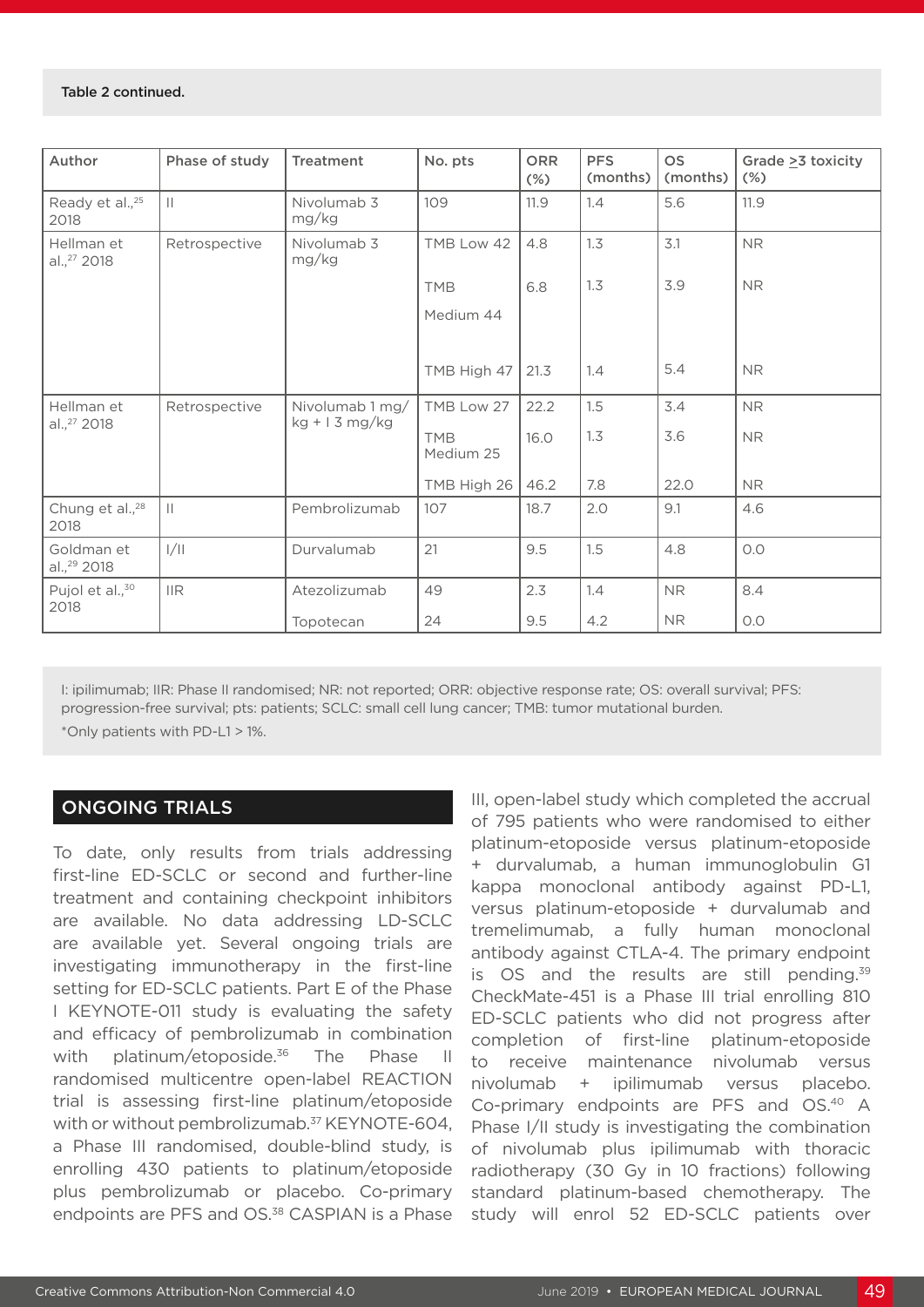two parts. Part I of the study will establish the recommended Phase II dose of immunotherapy when combined with thoracic radiotherapy, whereas Part II will estimate the 6-month PFS.<sup>41</sup>

Several trials are ongoing in LD-SCLC patients. Pembrolizumab and concurrent thoracic radiotherapy with or without chemotherapy are being investigated within a Phase I singlecentre study. The aim is to determine the maximum tolerated pembrolizumab dose given in combination with radiotherapy in 80 patients. Secondary endpoints are PFS and safety.<sup>42</sup> The randomised, Phase II, open-label STIMULI trial is evaluating the consolidation of nivolumab and ipilimumab following completion of chemoradiotherapy. Patients will be randomised to an induction phase of nivolumab 1 mg/kg  $+$ ipilimumab 3 mg/kg, every 3 weeks for 4 cycles, followed by a maintenance phase (nivolumab 240 mg every 2 weeks for 12 months) or observation. Co-primary endpoints are OS and PFS.43

In second or later-line SCLC management, several immunotherapy trials are ongoing. A multicentre, randomised, open-label Phase II study is enrolling 98 patients to pembrolizumab versus topotecan. Although PD-L1 expression determined at baseline is mandatory, the enrolment will occur regardless of PD-L1 status. Crossover to pembrolizumab is allowed in the topotecan arm at progression. The primary endpoint is PFS.44

| ID            | Phase<br>$\circ$ f<br>study | <b>Title</b>                                                                                                                                                                                                                                                                              | <b>Treatment</b>                                                                | Line<br>of<br>therapy | Primary<br>endpoint                                                      | <b>Status</b>                |
|---------------|-----------------------------|-------------------------------------------------------------------------------------------------------------------------------------------------------------------------------------------------------------------------------------------------------------------------------------------|---------------------------------------------------------------------------------|-----------------------|--------------------------------------------------------------------------|------------------------------|
| NCT0184057936 |                             | Study of pembrolizumab<br>(MK-3475) monotherapy<br>in advanced solid tumours<br>and pembrolizumab<br>combination therapy in<br>advanced non-SCLC/<br>ED-SCLC(MK-3475-011/<br>KEYNOTE-011)                                                                                                 | Part E:<br>pembrolizumab<br>$+EP$                                               | First                 | Number of<br>participants<br>experiencing<br>dose-limiting<br>toxicities | Active,<br>not<br>recruiting |
| NCT0258099437 | $\mathsf{IIR}$              | A Phase II study of<br>etoposide and cis/<br>carboplatin with or<br>without pembrolizumab in<br>untreated extensive SCLC<br>(REACTION)                                                                                                                                                    | Pembrolizumab<br>$+EP$<br>versus<br>EP                                          | First                 | <b>PFS</b>                                                               | Recruiting                   |
| NCT0306677838 |                             | A Phase III randomised,<br>double-blind, placebo-<br>controlled trial of<br>pembrolizumab (MK-<br>3475/SCH900475)<br>in combination with<br>etoposide/platinum<br>(cisplatin or carboplatin)<br>for the first-line treatment<br>of subjects with<br>extensive stage SCLC<br>(KEYNOTE-604) | Pembrolizumab<br>$+EP$<br>versus<br>PLB+EP                                      | First                 | PFS, OS                                                                  | Active,<br>not<br>recruiting |
| NCT0304387239 | $\mathbf{III}$              | A Phase III, randomised,<br>multicentre, open-label,<br>comparative study to<br>determine the efficacy of<br>durvalumab or durvalumab<br>and tremelimumab in<br>combination with platinum-<br>based chemotherapy for<br>the first-line treatment in<br>patients with ED-SCLC<br>(CASPIAN) | Durvalumab<br>+tremelimumab<br>$+EP$<br>versus<br>Durvalumab+EP<br>versus<br>EP | First                 | PFS, OS                                                                  | Active,<br>not<br>recruiting |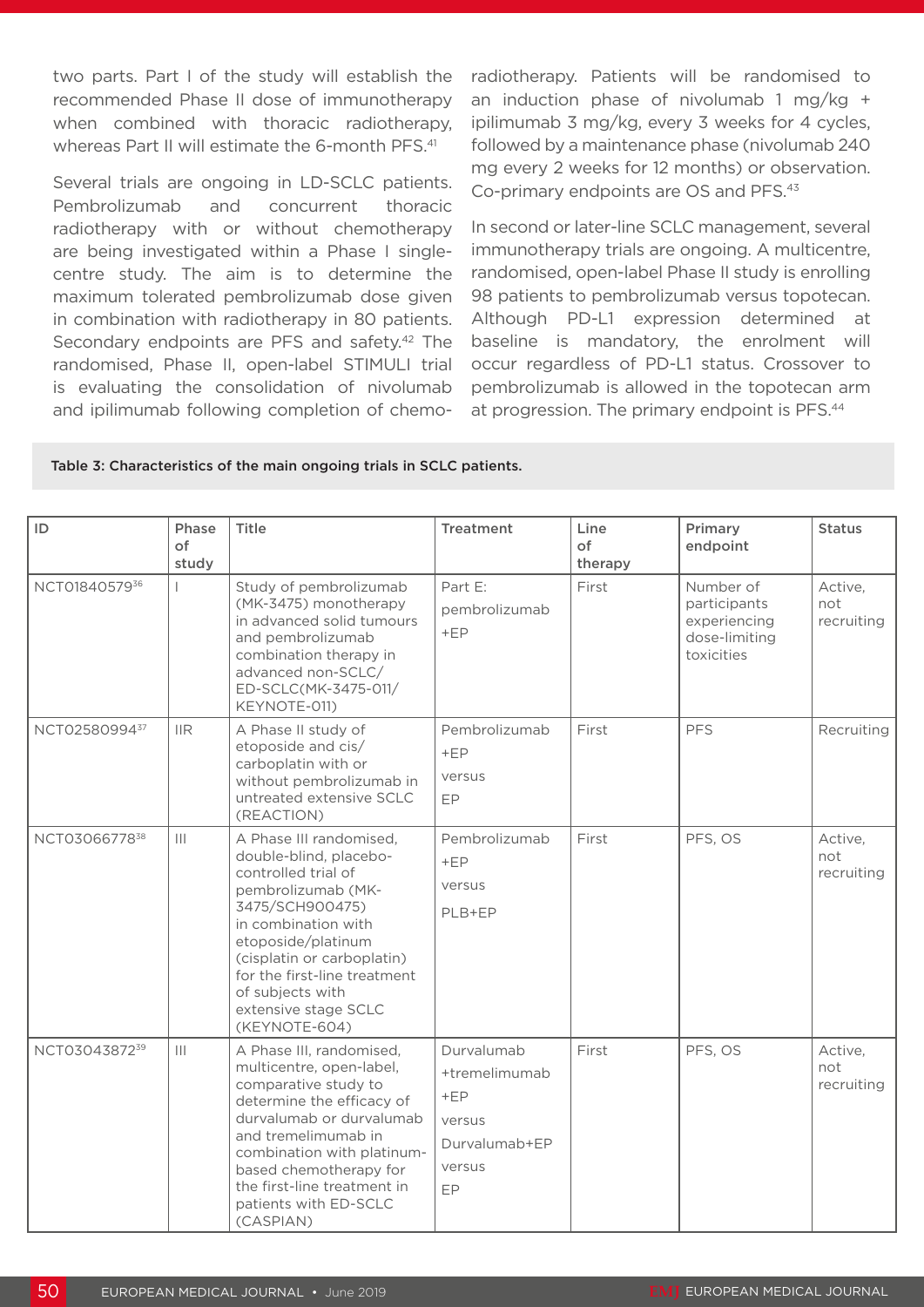#### Table 3 continued.

| ID            | Phase<br>of    | Title                                                                                                                                                                                                                                                                                                                                                        | <b>Treatment</b>                                                                       | Line<br>of    | Primary<br>endpoint                                                                                          | <b>Status</b>                |
|---------------|----------------|--------------------------------------------------------------------------------------------------------------------------------------------------------------------------------------------------------------------------------------------------------------------------------------------------------------------------------------------------------------|----------------------------------------------------------------------------------------|---------------|--------------------------------------------------------------------------------------------------------------|------------------------------|
|               | study          |                                                                                                                                                                                                                                                                                                                                                              |                                                                                        | therapy       |                                                                                                              |                              |
| NCT0253866640 | $\mathbf{III}$ | A randomised, multicentre,<br>double-blind, Phase<br>III study of nivolumab,<br>nivolumab in combination<br>with ipilimumab, or placebo<br>as maintenance therapy<br>in subjects with ED-<br>SCLC after completion of<br>platinum-based first line<br>chemotherapy (CheckMate<br>451: CHECKpoint Pathway<br>and nivoluMAb Clinical Trial<br>Evaluation 451). | Nivolumab<br>versus<br>Nivolumab+<br>ipilimumab<br>versus<br>PLB                       | Maintenance   | <b>OS</b>                                                                                                    | Active,<br>not<br>recruiting |
| NCT0304359941 | 1/11           | Consolidative ipilimumab<br>and nivolumab with<br>thoracic RT after platinum-<br>based chemotherapy for<br>patients with ED-SCLC                                                                                                                                                                                                                             | Ipilimumab+<br>nivolumab+<br>thoracic RT                                               | Consolidation | Phase I:<br>Confirmation of<br>recommended<br>Phase II dose<br>Phase II: PFS                                 | Active,<br>not<br>recruiting |
| NCT0240292042 |                | Phase I trial of MK-3475<br>and concurrent chemo/<br>radiation for the elimination<br>of SCLC                                                                                                                                                                                                                                                                | Pembrolizumab+<br>EP+RT                                                                | First         | Safety of<br>pembrolizumab+<br>CT/RT for LD-<br><b>SCLC</b><br>Safety of<br>pembrolizumab+<br>RT for ED-SCLC | Recruiting                   |
| NCT0204673343 | $\mathsf{IIR}$ | A randomised open-<br>label Phase II trial of<br>consolidation with<br>nivolumab and ipilimumab<br>in limited-stage SCLC after<br>chemo-RT (STIMULI)                                                                                                                                                                                                         | Nivolumab+<br>ipilimumab<br>versus<br>observation                                      | Consolidation | OS, PFS                                                                                                      | Recruiting                   |
| NCT0296309044 | $\mathsf{IIR}$ | A randomised Phase<br>Il study evaluating<br>pembrolizumab vs<br>topotecan in the second-<br>line treatment of patients<br>with SCLC                                                                                                                                                                                                                         | Topotecan<br>versus<br>Pembrolizumab                                                   | Second        | <b>PFS</b>                                                                                                   | Active,<br>not<br>recruiting |
| NCT0270140045 | $\mathsf{IIR}$ | A randomised study<br>of tremelimumab plus<br>durvalumab combination<br>with or without radiation in<br>relapsed SCLC                                                                                                                                                                                                                                        | Tremelimumab+<br>durvalumab<br>versus<br>RT followed by<br>tremelimumab+<br>durvalumab | Second        | ORR, PFS                                                                                                     | Recruiting                   |

ED: extensive disease; EP: platinum plus etoposide; IIR: randomised Phase II trial; LD: limited disease; ORR: objective response rate; OS: overall survival; PFS: progression-free survival; PLB: placebo; RT: radiotherapy; SCLC: small cell lung cancer.

durvalumab plus tremelimumab with or without trials in SCLC patients.

Another randomised Phase II trial is currently radiotherapy. Co-primary endpoints are PFS and enrolling patients with progressed SCLC to ORR.<sup>45</sup> Table 3 summarises the main ongoing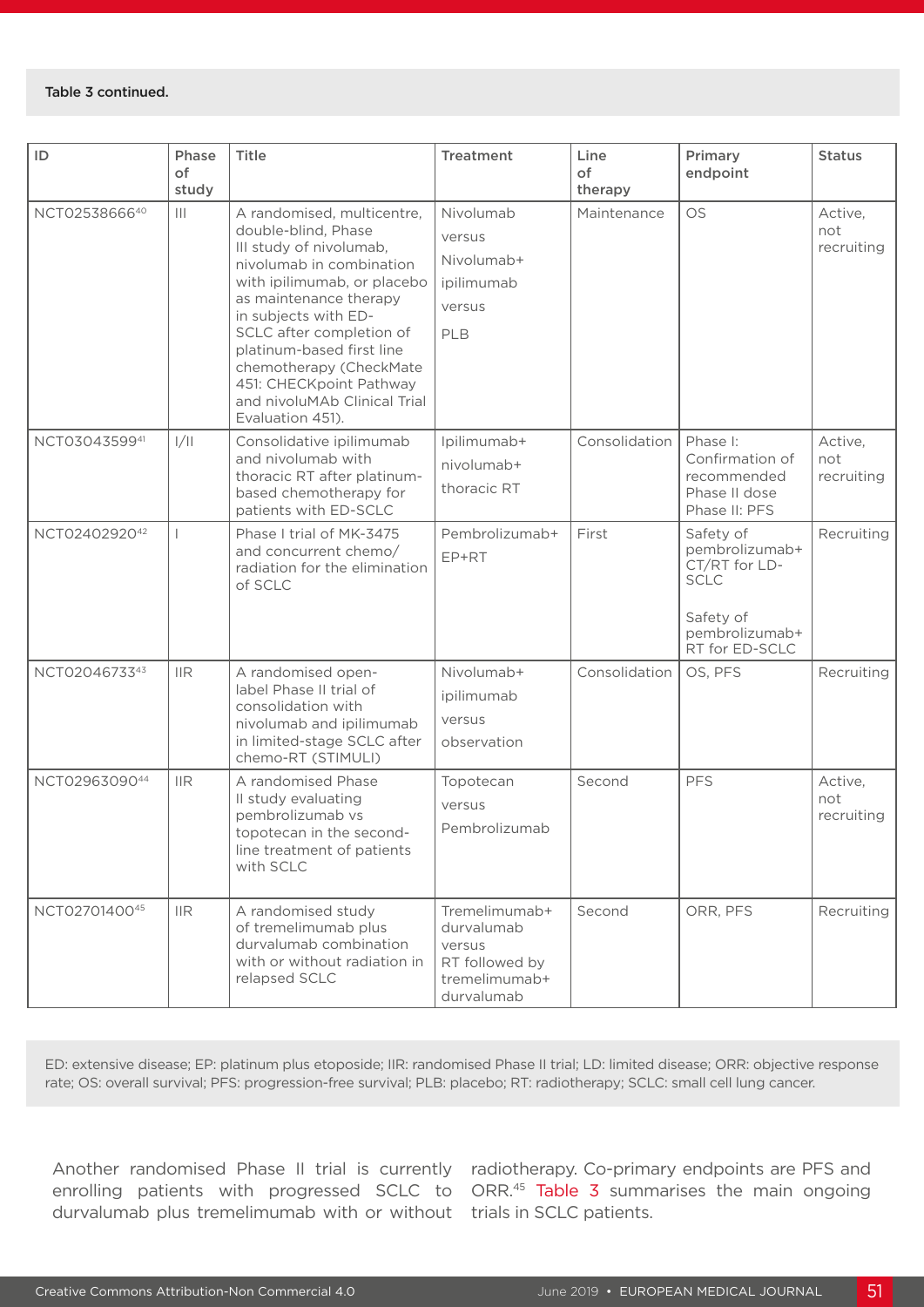# **CONCLUSION**

Immunotherapy through the administration of anti-CTLA-4 and anti-PD-1/PD-L1 agents, alone or in combination with first-line chemotherapy or in relapsed SCLC, may become a new option for the management of SCLC. To date, nivolumab has already been approved by the FDA for the third-line treatment of SCLC.<sup>26</sup> Moreover, the combination of atezolizumab plus carboplatin plus etoposide improved the OS of SCLC patients in first-line setting.<sup>20</sup> Furthermore, several clinical trials investigating checkpoint inhibitors are still ongoing. Moreover, to optimise the results of immunotherapy the selection of patients based on immune biomarkers is of paramount importance.

In addition, further immune checkpoint inhibitors directed against other targets, such as the killer-cell immunoglobulin-like receptor and lymphocyte-activation gene-3, are in clinical development.16

In the next few years, there will be an increasing amount of new data produced through immunotherapy research, and hopefully the research community's high expectations will be met. The author further hopes that these results, together with the drugs under development, will offer new and improved treatment options for SCLC patients.

#### References

- 1. van Meerbeeck JP et al. Smallcell lung cancer. Lancet. 2011;378(9804):1741-55.
- 2. Govindan R et al. Changing epidemiology of small-cell lung cancer in the United States over the last 30 years: Analysis of the Surveillance, Epidemiologic, and End Results database. J Clin Oncol. 2006;24(28):4539-44.
- 3. Früh M et al. Small-cell lung cancer (SCLC): ESMO Clinical Practice Guidelines for diagnosis, treatment and follow-up. Ann Oncol. 2013;24 (Suppl 6):vi99-105.
- 4. Nicholson AG et al. Proposals for the revision of the clinical and pathologic staging of small cell lung cancer in the forthcoming eighth edition of the TNM classification for lung cancer. J Thorac Oncol. 2016;11(3):300-11.
- 5. Pignon JP et al. A meta-analysis of thoracic radiotherapy for smallcell lung cancer. N Engl J Med. 1992;327(23):1618-24.
- 6. Rudin CM et al. Treatment of smallcell lung cancer: American Society of Clinical Oncology endorsement of the American College of Chest Physicians guideline. J Clin Oncol. 2015;33(34):4106-11.
- 7. Lally BE et al. Small cell lung cancer: Have we made any progress over the last 25 years? Oncologist. 2007;12(9):1096-104.
- 8. Ardizzoni A et al. Validation of standard definition of sensitive versus refractory relapsed small cell lung cancer: A pooled analysis of topotecan second-line trials. Eur J Cancer. 2014;50(13):2211-8.
- 9. Owonikoko TK et al. A systematic analysis of efficacy of second line

chemotherapy in sensitive and refractory small cell lung cancer. J Thorac Oncol. 2012;7(5):866-72.

- 10. Pardoll DM. The blockade of immune checkpoints in cancer immunotherapy. Nat Rev Cancer. 2012;12(4):252-64.
- 11. Rossi A et al. Optimal drugs for second-line treatment of patients with small-cell lung cancer. Expert Opin Pharmacother. 2016;17(7):969- 76.
- 12. Lawrence MS et al. Mutational heterogeneity in cancer and the search for new cancer-associated genes. Nature. 2013;499(7457):214-8.
- 13. Chae YK et al. Biomarkers for PD-1/ PD-L1 blockade therapy in non-smallcell lung cancer: Is PD-L1 expression a good marker for patient selection? Clin Lung Cancer. 2016;17(5):350-61.
- 14. Planchard D et al. Metastatic nonsmall cell lung cancer: ESMO Clinical Practice Guidelines for diagnosis, treatment and follow-up. Ann Oncol. 2018; 29(Suppl 4):iv192-237.
- 15. Fabrizio FP et al. Gene code CD274/ PD-L1: From molecular basis toward cancer immunotherapy. Ther Adv Med Oncol. 2018. [Epub ahead of print].
- 16. Verma V et al. Immunotherapy in extensive small cell lung cancer. Exp Hematol Oncol. 2019;8:5.
- 17. Reck M et al. Ipilimumab in combination with paclitaxel and carboplatin as first-line therapy in extensive-disease-small-cell lung cancer: Results from a randomized, double-blind, multicenter Phase 2 trial. Ann Oncol. 2013;24(1):75-83.
- 18. Reck M et al. Phase III randomized trial of ipilimumab plus etoposide

and platinum versus placebo plus etoposide and platinum in extensivestage small-cell lung cancer. J Clin Oncol. 2016;34(31):3740-8.

- 19. Arriola E et al. Outcome and biomarker analysis from a multicentre Phase 2 study of ipilimumab in combination with carboplatin and etoposide as first-line therapy for extensive-stage SCLC. J Thorac Oncol. 2016;11(9):1511-21.
- 20. Horn L et al. First-line atezolizumab plus chemotherapy in extensive-stage small-cell lung cancer. N Engl J Med. 2018; 379(23):2220-9.
- 21. Gadgeel SM et al. Phase II study of maintenance pembrolizumab in patients with extensive-stage small cell lung cancer (SCLC). J Thorac Oncol. 2018;13(9):1393-9.
- 22. Ott PA et al. Pembrolizumab in patients with extensive-stage smallcell lung cancer: Results from the phase Ib KEYNOTE-028 study. J Clin Oncol. 2017;35(34):3823-9.
- 23. Antonia SJ et al. Nivolumab alone and nivolumab plus ipilimumab in recurrent small-cell lung cancer (CheckMate 032): A multicentre, open-label, Phase 1/2 trial. Lancet Oncol. 2016;17(7):883-95.
- 24. Hellmann M et al. Nivolumab (nivo) ± ipilimumab (ipi) in advanced smallcell lung cancer (SCLC): First report of a randomized expansion cohort from CheckMate 032. J Clin Oncol. 2017;35 (Suppl.):8503.
- 25. Ready N et al. Third-line nivolumab monotherapy in recurrent SCLC: CheckMate 032. J Thorac Oncol. 2018;14(2):237-44.
- 26. U.S. Food and Drug Administration. FDA grants nivolumab accelerated